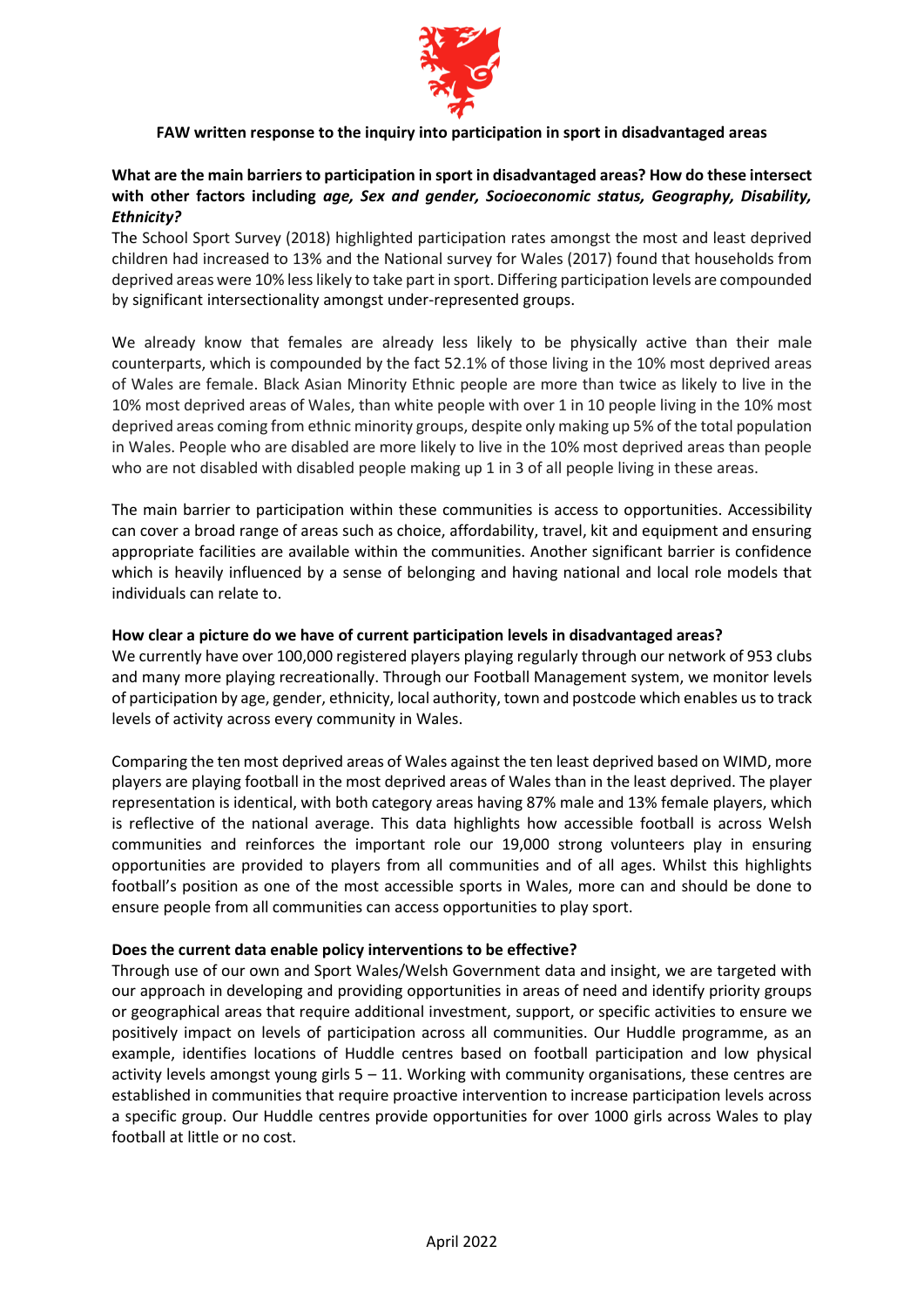

### **FAW written response to the inquiry into participation in sport in disadvantaged areas**

### **How should public funding be used to increase participation in disadvantaged areas?**

The FAW believe public funding should be used to ensure more and better sports facilities are developed and established in disadvantaged communities to remove barriers associated with accessibility. Funding should be utilised to ensure they are available at low cost to ensure the whole community can access these facilities with a specific focus on protecting access for under-represented groups to ensure the investment is maximised on individuals less likely to be physically active. The FAW has recently allocated £1.4m of Welsh Government and UK Government funding to facility projects in areas of deprivation (WIMD). However, the facility needs across communities in Wales are much greater than the investment currently available and we risk falling even further behind England, Scotland and Ireland if levels of investment into sports facilities aren't increased significantly.

### **How effective are current interventions at increasing participation in disadvantaged areas?**

The work of the FAW and our partner clubs and community organisations are particularly effective in increasing participation amongst disadvantaged areas. By ensuring activities are available locally, at low cost and are designed to attract target groups participants from disadvantaged areas are able to access football opportunities on a regular basis. However, too often, interventions are based on shortterm funding programmes, which impact the longevity and sustainability of any behaviour change within these communities. Whilst the change and impact of these interventions are initially positive, if the funding is removed, following a policy change or culmination of a government programme, the impact is often lost alongside some trust among community members and organisations.

As an example, the FAW are reliant on annual funding from Sport Wales which does not enable a longterm planning approach to address community needs. In addition, Sport Wales have outlined that investment into football, the most participated team sport in Wales by some distance, may be reduced by as much as 27% from April 2023. This will have a hugely negative impact on our ability to address inequalities and increase opportunities and investment in disadvantaged areas.

#### **Has the pandemic caused any persistent changes to participation levels in disadvantaged areas?**

We have seen a significant growth in participation levels following the pandemic. As highlighted previously, participation levels in football are currently higher in the most deprived communities compared with the least deprived communities. However, we have also seen significant growth across the country in the number of women and girls (46% increase), junior boys (over 6500 new players) and senior men (13% increase) playing football regularly.

Whilst football remains one of the most affordable and accessible sports in Wales, we recognise that COVID-19 and more recently the rise in the cost of living has compounded existing inequalities in communities across Wales, impacting the earnings of the poorest households the most. We have recently launched our PAWB fund as a long-term mechanism to ensure families from low socioeconomic backgrounds can access new, or continue to access, football opportunities to safeguard the benefits of football on the wellbeing of children and young people. The fund, established in September 2021 and self-funded by the FAW, has already awarded over £8000 to support over 100 families with kit, equipment, membership fees and travel costs.

### **How effectively do different sectors (e.g. education and health) collaborate to improve participation in sport in disadvantaged areas?**

There are often too many instances of sectors working in silos and duplication of resources and efforts to achieve similar goals. There is a need to further promote the benefits of sport and physical activity to change policy and investment in order to maximise the opportunity to utilise sport and physical